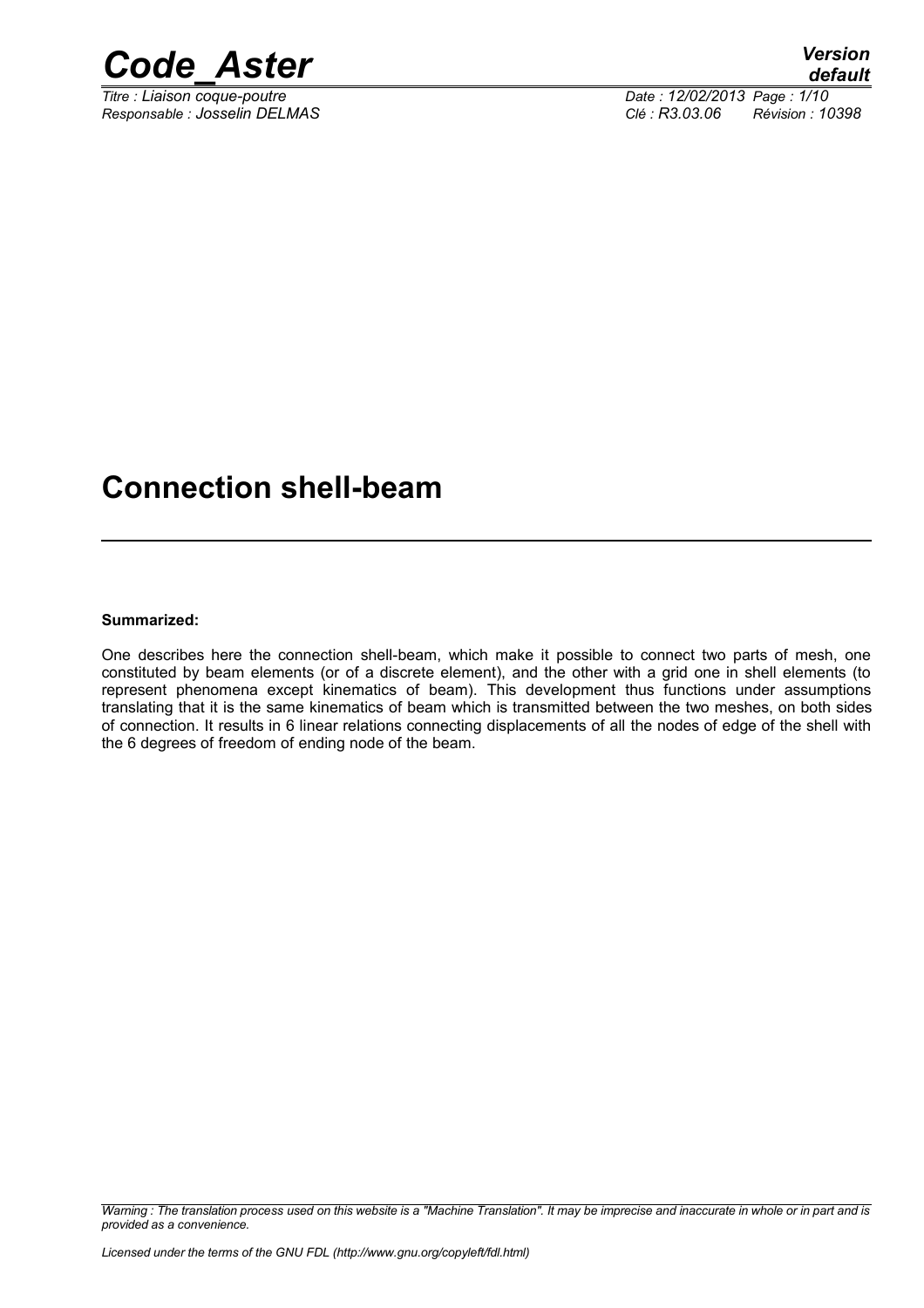*default The : 12/02/2013 Page : 2/10*<br>*Clé : R3.03.06 Révision : 10 Responsable : Josselin DELMAS Clé : R3.03.06 Révision : 10398*

### **Contents**

| 1.2.4 Application of a loading or boundary conditions of type "beam" 4       |  |
|------------------------------------------------------------------------------|--|
|                                                                              |  |
| 2 Application of the method of the connection 3D-beam. Equations of liaison4 |  |
|                                                                              |  |
|                                                                              |  |
|                                                                              |  |
|                                                                              |  |
|                                                                              |  |
|                                                                              |  |
|                                                                              |  |
|                                                                              |  |
|                                                                              |  |
|                                                                              |  |
|                                                                              |  |

*Warning : The translation process used on this website is a "Machine Translation". It may be imprecise and inaccurate in whole or in part and is provided as a convenience.*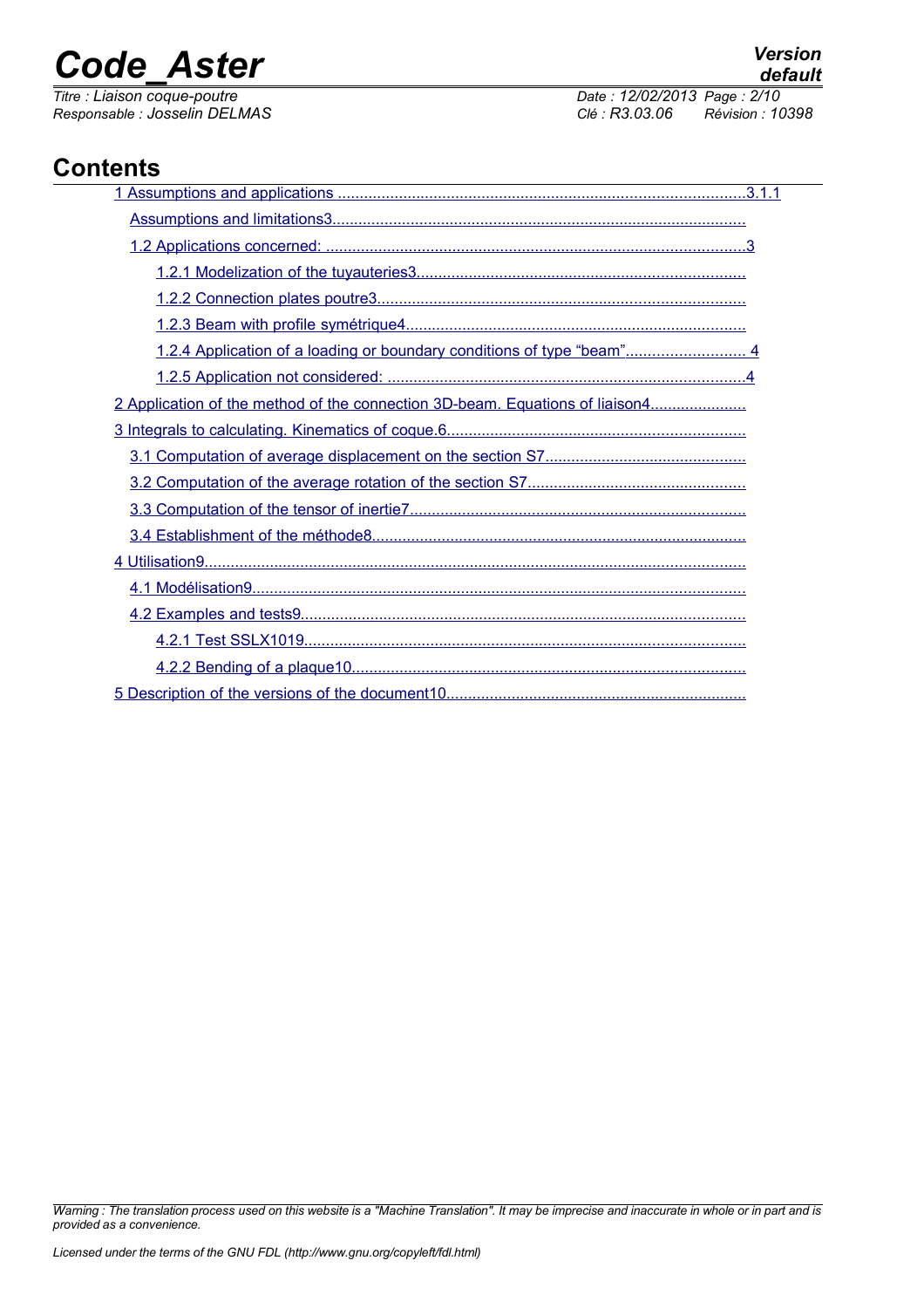*Titre : Liaison coque-poutre Date : 12/02/2013 Page : 3/10*

*Responsable : Josselin DELMAS Clé : R3.03.06 Révision : 10398*

### <span id="page-2-0"></span>**1 Assumptions and Assumptions**

### **1.1 applications and limitations**

<span id="page-2-4"></span>One describes here the connection shell-beam, which is used to connect two meshes, one comprising of the shell elements (or plates), the other comprising of the beam elements. This functionality makes it possible to model a slender structure in two parts: a part with a grid with classical elements of beams, representing a kinematics and a behavior of beams, and the other part with a grid in shell elements, to reveal other phenomena (ovalization, swelling, localised plasticity).

The following assumptions however are made:

•the surface of the cross-sectional area of the end of the mesh of shells is identical to the right sectional surface of the beam element which corresponds to him,

- •the centers of gravity are identical,
- •the sections are plane and coplanar,

•the norm with the section of shells is confused with the axis of the beam.

Limitations:

•one in the connection does not take account of the ovalization of the cross-sections, •one does not take account of warping.

### <span id="page-2-3"></span>**1.2 Applications concerned:**

#### **1.2.1 Modelization of the pipework**

<span id="page-2-2"></span>One of the major applications relates to the pipework. The bent parts or the bypasses are then with a grid in shells, which makes it possible to reveal an ovalization, a local elastoplastic behavior or a swelling in the event of internal pressure. This connection does not transmit the ovalization of the pipes since this one is not modelled in the beam elements. With this intention, it is necessary to use connection shell-pipe or to net a sufficient length of right pipework in shell elements so that ovalization on the level of the connection is negligible.



<span id="page-2-1"></span>**Circular pipework of section (or rectangular…) with a grid in shell then out of beam.**

#### **1.2.2 Connection plates beam**

Connection plate-beam (mean rectangular section).



*Warning : The translation process used on this website is a "Machine Translation". It may be imprecise and inaccurate in whole or in part and is provided as a convenience.*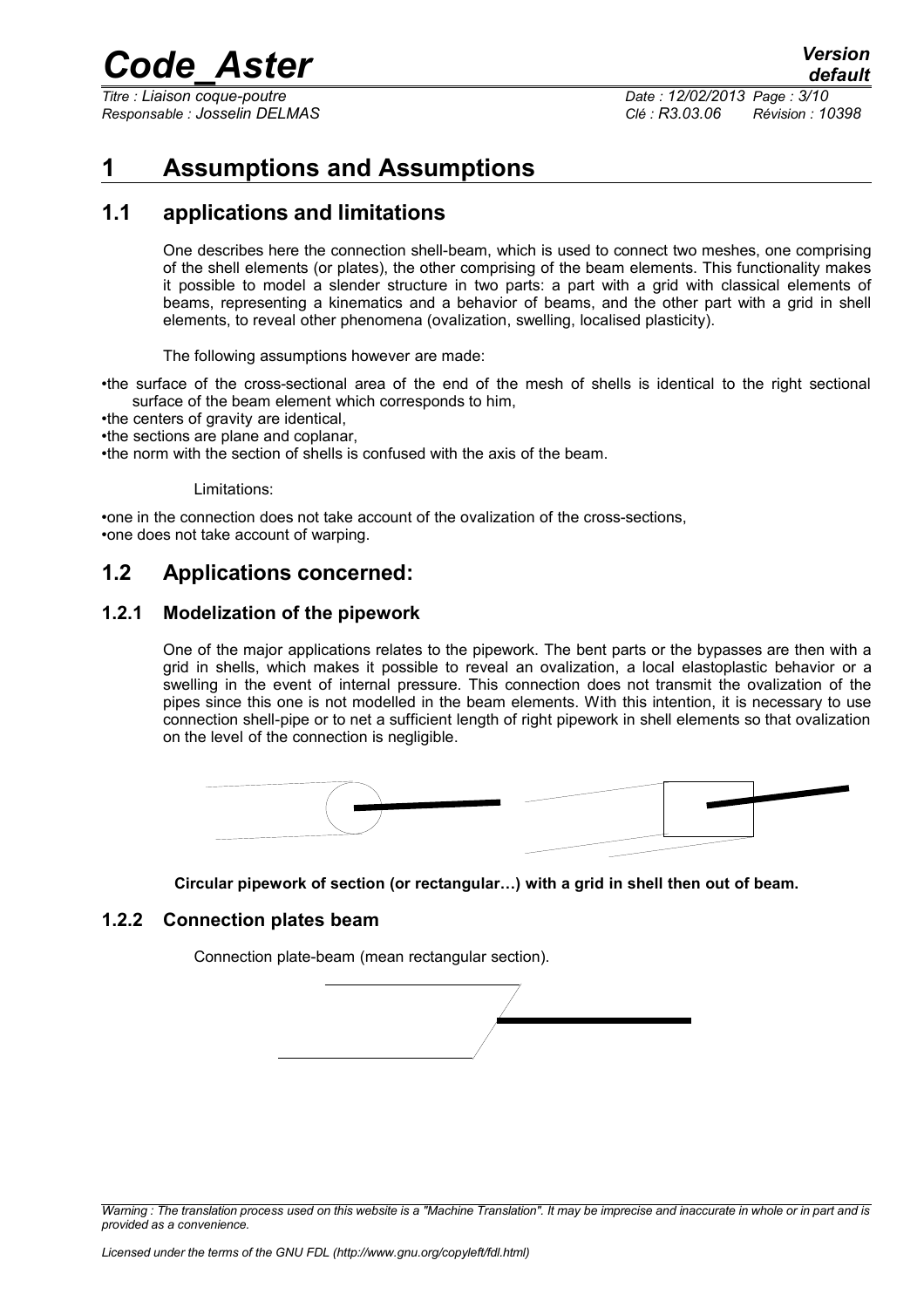*default Titre : Liaison coque-poutre Date : 12/02/2013 Page : 4/10 Responsable : Josselin DELMAS Clé : R3.03.06 Révision : 10398*

### **1.2.3 Beam with symmetric profile**

<span id="page-3-3"></span>Beam with symmetric profile with a grid partly in shells.



#### **1.2.4 Application of a loading or boundary conditions of type "beam"**

<span id="page-3-2"></span>At the end of a slender structure with a grid in shells, it is often useful to impose either a loading of type "beam" i.e. a load vector force, or of the boundary conditions (fixed support) compatible with the kinematics of beam. One can then connect the cross-sectional area of end of the mesh shells to a discrete element to which one will apply this torsor or this fixed support.

#### **1.2.5 Application not considered:**

<span id="page-3-1"></span>This functionality does not make it possible to model "" the transverse bypasses or orthogonaux' "D" a beam on a plate or a shell:



### <span id="page-3-0"></span>**2 Application of the method of the connection 3D-beam. Equations of connection**

the approach is identical to that of connection beam-3D [R3.03.03]: the connection results in 6 linear relations connecting displacements of all the nodes shell of the section of connection (6 degrees of freedom per node, compared to 3 degrees of freedom per node in 3D) to the 6 degrees of freedom of the node of beam. The section of connection of shell is made up of edge elements of shells (segments). On the section connection crosses, one breaks up the field of displacement "shell" into a part "beam" and a "complementary" part. This leads us to define the conditions of kinematical connection between beam and shell like the equality of the displacement (torsor distributer or kinematical torsor) of beam and of the beam part of the field of shell displacement

As in [R3.03.03], one introduces the space **T** of the fields associated with a kinematical torsor (defined by two vectors):

$$
T = |v \in V / \exists |T, \Omega| \text{ tel que } v \{M\} = T + \Omega \wedge GM
$$

Here, **G** represents the center of gravity of the section of connection (in front of being identical to that of the beam). For the fields of displacement of **T** , **T** is the translation of the section (or the point  $\mathbf{G}$ ),  $\Omega$  infinitesimal rotation and the fields **v** are displacements of the space of acceptable displacements *V* preserving the plane section *S* and not deformed there (One uses still the Assumptions of NAVIER-BERNOULLI).

*Warning : The translation process used on this website is a "Machine Translation". It may be imprecise and inaccurate in whole or in part and is provided as a convenience.*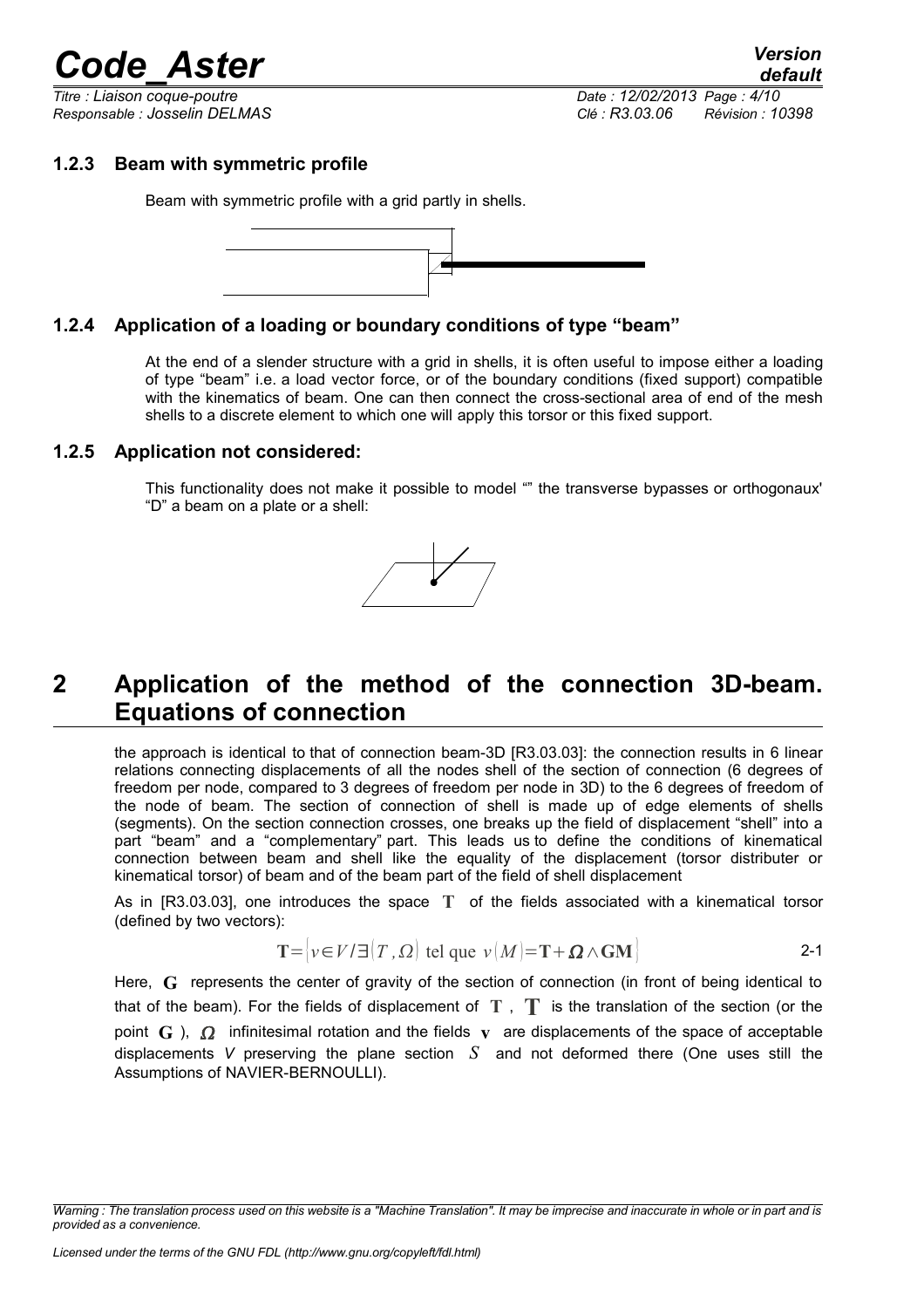*Titre : Liaison coque-poutre Date : 12/02/2013 Page : 5/10 Responsable : Josselin DELMAS Clé : R3.03.06 Révision : 10398*

The vectorial subspace **T** being of finished size (equal to 6) has additional orthogonal for the scalar product defined on *V* :

$$
\mathbf{T}^{\perp} = \left[ \mathbf{v} \in V / \int_{S} \mathbf{v} \, (M) \cdot \mathbf{w} \, (M) \, dS = 0 \quad \forall \, \mathbf{w} \in T \right] \tag{6q 2-2}
$$

Is, in a more explicit way:

$$
\mathbf{T}^{\perp} = \Big[ \mathbf{v} \in V / \int_{s} \mathbf{v} \, (M) \, dS = 0 \text{ et } \int_{s} \mathbf{GM} \wedge \mathbf{v} \, dS = 0 \Big] \tag{6q 2-3}
$$

Whole field of  $\mathit{V}^-$  all in all breaks up in a single way of an element of  $\mathbf{T}^-$  and an element of  $\mathbf{T}^\perp$  .

$$
\mathbf{u} = \mathbf{u}^p + \mathbf{u}^s \quad \mathbf{u}^p \in \mathbf{T} \quad , \quad \mathbf{u}^s \in \mathbf{T}^\perp \tag{6q 2-4}
$$

One has moreover the following property:

For any couple of field shell  $\{w, v\}$  defined on  $S$ ,

$$
\mathbf{w} = \mathbf{w}^p + \mathbf{w}^s \Rightarrow \int_s \mathbf{v} \cdot \mathbf{w} \, dS = \int_s \mathbf{v}^p \cdot \mathbf{w}^p \, dS + \int_s \mathbf{v}^s \cdot \mathbf{w}^s \, dS \tag{eq 2-5}
$$

**Definition:**

*One calls component of displacement of beam of a field of shell* **u** *defined on the section the*  $\mathbf{p}$  component  $\mathbf{u}^p$  de  $\mathbf{u}$  on the subspace  $\mathbf{T}$  .

The characterization immediately is obtained:

$$
\mathbf{T}_{\mathbf{u}} = \frac{1}{|S|} \int_{S} \mathbf{u} \, dS \,, \qquad \mathbf{\Omega}_{\mathbf{u}} = \mathbf{I}^{-1} \Big( \int_{S} \mathbf{G} \mathbf{M} \wedge \mathbf{u} \, dS \Big) \tag{6q 2-7}
$$

where ∣*S*∣ the area of the section *S* et **I** the geometrical tensor of inertia of surface represents *S* , expressed in **G** .

In other words, one can as say as the computation of the beam part of a field shell **u** takes place the property of orthogonal projection by means of since  $\, {\bf T} \,$  et  $\, {\bf T}^\perp \,$  are orthogonal by definition.

If one notes  $\mathbf{u}^p = \mathbf{T_u} + \mathbf{\Omega_u} \wedge \mathbf{GM}$  , then:

$$
\left(\mathbf{T}_{\mathbf{u}}, \boldsymbol{\Omega}_{\mathbf{u}}\right) = \underset{\left(\mathbf{T}, \boldsymbol{\Omega}\right)}{\text{Argmin}} \int_{\mathcal{S}} \left(\mathbf{u} - \mathbf{T} - \boldsymbol{\Omega} \wedge \mathbf{G} \mathbf{M}\right)^2 \qquad \text{Eq the 2-6}
$$

component beam of **u** can thus be interpreted like the field of displacement of beam nearest to **u** within the meaning of the least squares.

*Warning : The translation process used on this website is a "Machine Translation". It may be imprecise and inaccurate in whole or in part and is provided as a convenience.*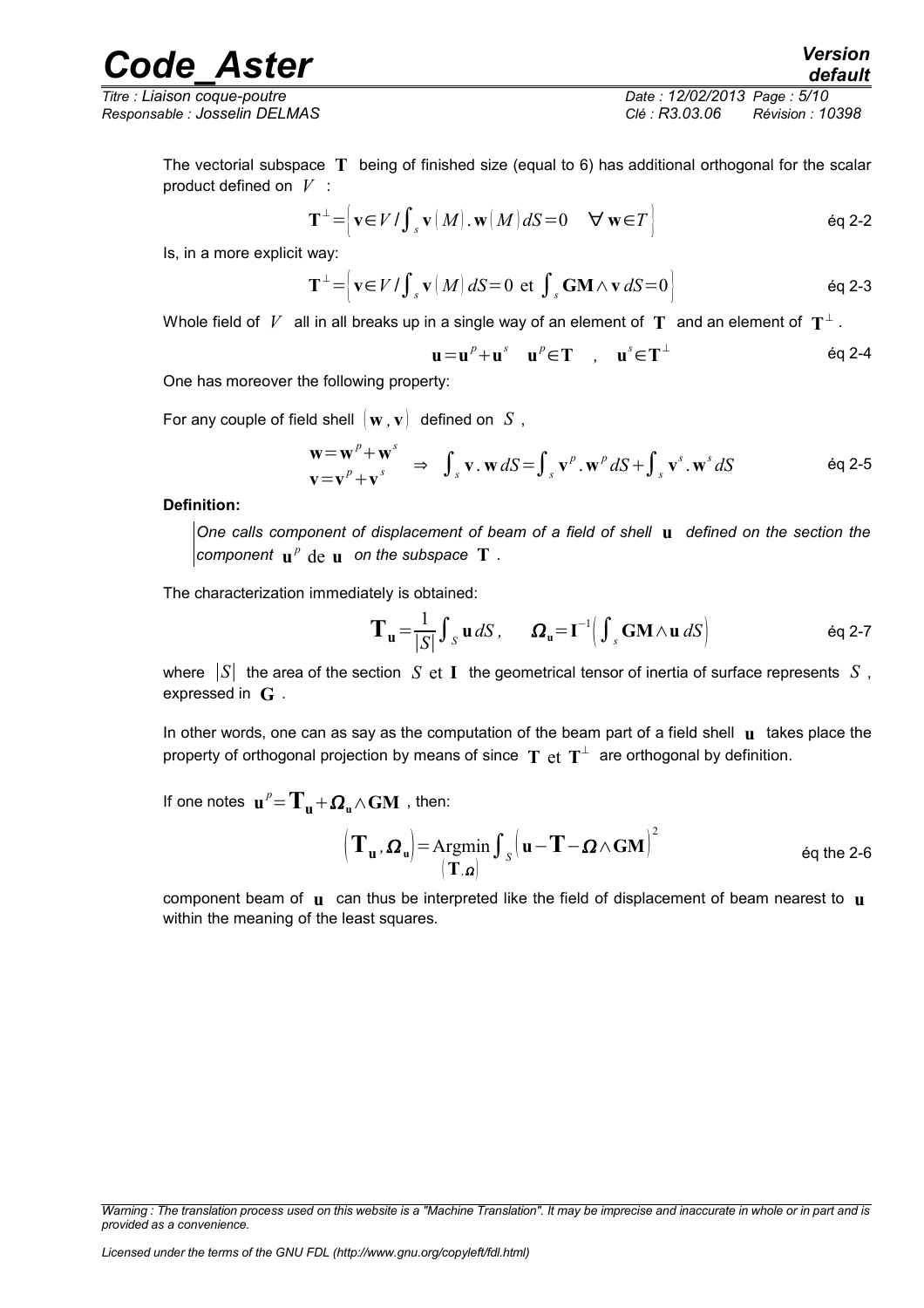*Titre : Liaison coque-poutre Date : 12/02/2013 Page : 6/10 Responsable : Josselin DELMAS Clé : R3.03.06 Révision : 10398*

*default*

The kinematical condition of connection sought between the field shell on *S* and the elements of the torsor of displacement of the beam **G** is given by it by:

$$
|S|T - \int_{S} \mathbf{u} \, dS = 0 \qquad \mathbf{I}(\Omega) - \int_{S} \mathbf{GM} \wedge \mathbf{u} \, dS = 0 \qquad \text{Eq the 2-8}
$$

*equation [éq 2-8] shows that the situation is identical to the case 3D-beam. The linear relations will have the same form. The only difference comes from the integrals on S (which represents a curve here corresponding to the section of the shell, modelled by edge elements from shell). Moreover, the field of displacement of shell utilizes degrees of freedom of rotation.*

To translate the equation [éq 2-8] into linear relations, the two integrals should be calculated:

average displacement:  $\int_S \mathbf{u} \, dS$ average rotation:  $\int_S \mathbf{G} \mathbf{M} \wedge \mathbf{u} \, dS$ 

### **3 Integrals with calculating. Kinematics of shell.**

<span id="page-5-0"></span>For each node, the program calculates the coefficients of the 6 linear relations [éq 2-8] which connect:

6 degrees of freedom of the node of beam  $P$  (geometrically confused with the center of gravity **G** of the cross-sectional area of the mesh shells)

with the degrees of freedom of **all** the nodes of the list of meshes of edge of shell.

These linear relations are dualisées, like all the linear relations resulting, for example, of key word LIAISON DDL of AFFE CHAR MECA. They are built as for connection 3D-beam from the assembly of elementary terms.





Bord de la section transverse (de coque) de raccordement

*l* : ligne des points *Q* sur le feuillet moyen  
\n
$$
I = \frac{h}{2}, \frac{h}{2}
$$
\nIntervalle décrivant l'épaisseur.

Kinematics of shell or linear plate in the thickness:

$$
\mathbf{u}(M) \!=\! \mathbf{u}(Q) \!+\! \left(\boldsymbol{\theta}(Q) \!\wedge\! \mathbf{n}\right) . \, \mathbf{y}_3
$$

- **u** is the vector displacement of mean surface in *Q* ,
- **n** is the normal vector at the mean surface of the shell in *Q* ,
- $\boldsymbol{\theta}$  is the vector rotation in  $Q$  norm according to the directions  $\mathbf{t}_1$  et  $\mathbf{t}_2$  of the tangent plane
- $y_3$  is the coordinate in the thickness (  $y_3$ ∈ $\left| \frac{h}{2} \right|$ 2  $\frac{h}{2}$  $\frac{\pi}{2}$ .

*Warning : The translation process used on this website is a "Machine Translation". It may be imprecise and inaccurate in whole or in part and is provided as a convenience.*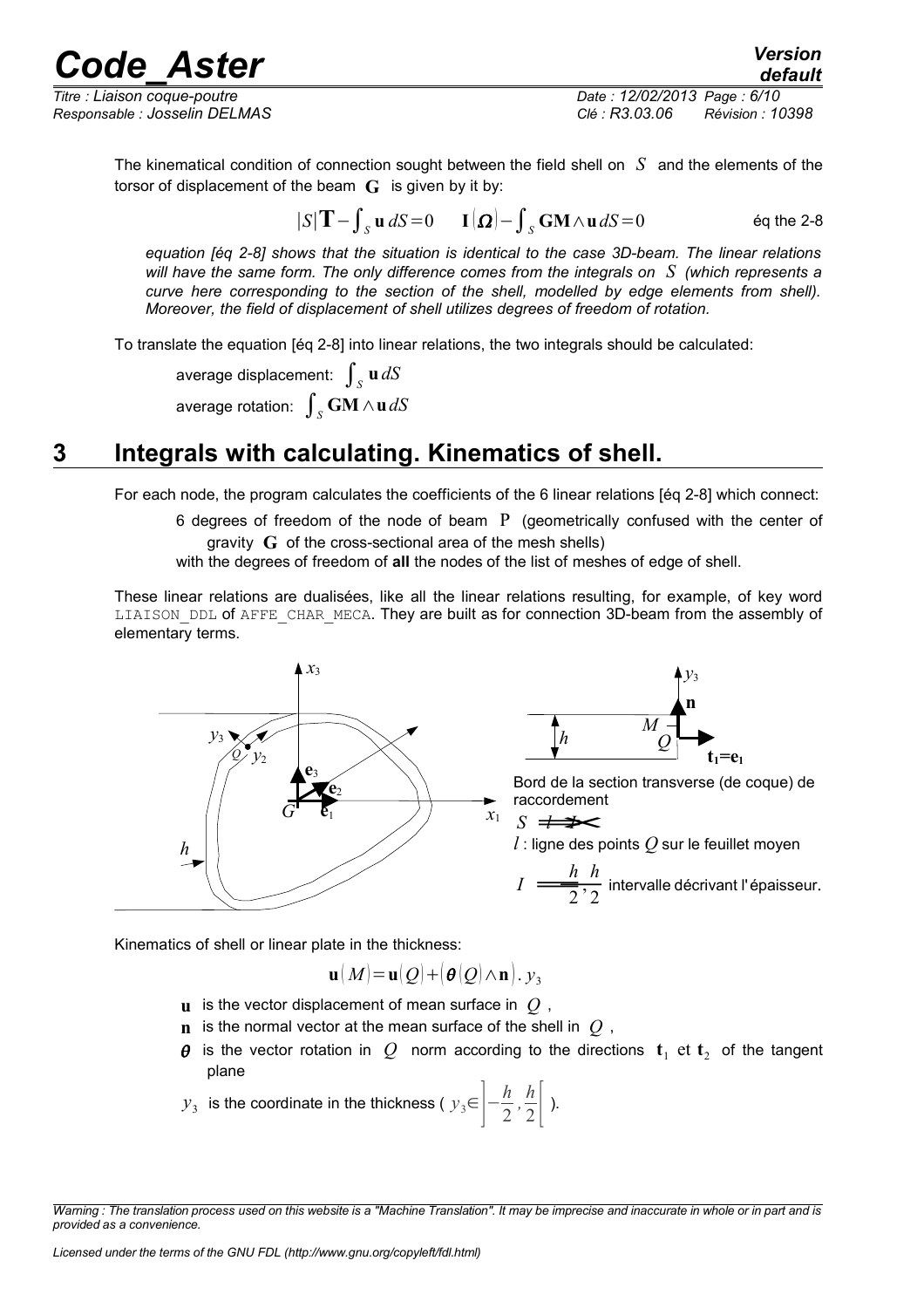*Titre : Liaison coque-poutre Date : 12/02/2013 Page : 7/10 Responsable : Josselin DELMAS Clé : R3.03.06 Révision : 10398*

### **3.1 Computation of average displacement on the section S**

<span id="page-6-3"></span>It acts to calculate the integral  $\int_S \mathbf{u} dS$  , where  $\mathbf{u}$  is the displacement of shell (comprising 6 d.o.f. per node), *S* is the edge of shell of the cross-sectional area of connection.

Average displacement on the section *S* is written:

$$
\int_{s} \mathbf{u}(M) ds = h \int_{l} \mathbf{u}(Q) ds + \int_{l} \left( \boldsymbol{\theta}(Q) \wedge \mathbf{n} \right) \left( \int_{-h/2}^{h/2} y_{3} dy_{3} \right) ds
$$

 $\operatorname{\sf{either}} \int_s \mathbf{u}(M) \, ds \!=\!h \int_{l} \mathbf{u}(Q) ds$ 

<span id="page-6-2"></span>One neglects in this statement the variations of metric in the thickness of the shell.

### **3.2 Computation of the average rotation of the section S**

*h*/ 2

$$
\int_{s} \mathbf{GM} \wedge \mathbf{u}(M) ds = \int_{l} \int_{-h/2}^{h/2} \left( \mathbf{GQ} + y_{3} \mathbf{n}(Q) \right) \wedge \left( \mathbf{u}(Q) + \theta(Q) \wedge \mathbf{n}(Q) \right) \cdot y_{3} \right) ds dy_{3}
$$
  
\n
$$
= h \int_{l} \mathbf{GQ} \wedge \mathbf{u}(Q) ds + \int_{l} \mathbf{GQ} \wedge \left( \theta(Q) \wedge \mathbf{n}(Q) \right) ds \int_{-h/2}^{h/2} y_{3} dy_{3}
$$
  
\n
$$
+ \int_{l} \mathbf{n}(Q) \wedge \mathbf{u}(Q) \left( \int_{-h/2}^{h/2} y_{3} dy_{3} \right) ds + \int_{l} \mathbf{n}(Q) \wedge \left( \theta(Q) \wedge \mathbf{n}(Q) \right) \int_{-\frac{h}{2}}^{\frac{h}{2}} y_{3}^{2} dy_{3} ds
$$
  
\nis  $\int_{s} \mathbf{GM} \wedge \mathbf{u}(M) ds = h \int_{l} \mathbf{GQ} \wedge \mathbf{u}(Q) ds + \frac{h^{3}}{12} \int_{l} \mathbf{n}(Q) \wedge \left( \theta(Q) \wedge \mathbf{n}(Q) \right) ds.$ 

### **3.3 Computation of the tensor of inertia**

<span id="page-6-1"></span>the tensor of inertia is defined by [R3.03.03]:

$$
\mathbf{I}\left(\mathbf{\Omega}\right) = \int_{\mathcal{S}} \mathbf{G} \mathbf{M} \wedge \left(\mathbf{\Omega} \wedge \mathbf{G} \mathbf{M}\right) d\mathbf{s}
$$

while posing:  $\textbf{GM=} \textbf{GQ} \!+\! \textbf{n}[\mathcal{Q}]$  .  $\!mathcal{Y}_3$  .

 $\textbf{One obtains:}~~\textbf{I}\left(\boldsymbol{\Omega}\right)\!=\!h\!\int_{I}\textbf{G}\textbf{Q}\,\wedge\!\left(\boldsymbol{\Omega}\wedge\textbf{G}\textbf{Q}\right)ds+\frac{h^{3}}{12}\int_{I}\textbf{n}\!\left(\mathcal{Q}\right)\!\wedge\!\left(\boldsymbol{\Omega}\wedge\textbf{n}\!\left(\mathcal{Q}\right)\right)ds$ 

### **3.4 Establishment of the method**

<span id="page-6-0"></span>The computation of the coefficients of the linear relations is done in two times:

computation of elementary quantities on the elements of the list of meshes of edges of shells (mesh of type SEG2 or SEG3):

the 9 terms are calculated:

$$
\int_{elt} ds \, \int_{elt} x ds \, \int_{elt} y ds \, \int_{elt} x^2 ds \, \int_{elt} y^2 ds \, \int_{elt} y^2 ds \, \int_{elt} z^2 ds \, \int_{elt} xy ds \, \int_{elt} xz ds \, \int_{elt} yz ds
$$
\nas of the terms resulting from  $\mathbf{I}(\Omega) : \frac{h^3}{12} \int_{l} \mathbf{n} \wedge (\Omega \wedge \mathbf{n}) ds$ 

\nwhat makes it possible to calculate: 
$$
\frac{h^3}{12} \int_{l} \left( n_y^2 + n_z^2 \right) ds \, \int_{l} \frac{h^3}{12} \int_{l} n_x n_y ds \, \text{etc} \dots
$$

summation of these quantities on  $|S|$  from where the computation of:

*Warning : The translation process used on this website is a "Machine Translation". It may be imprecise and inaccurate in whole or in part and is provided as a convenience.*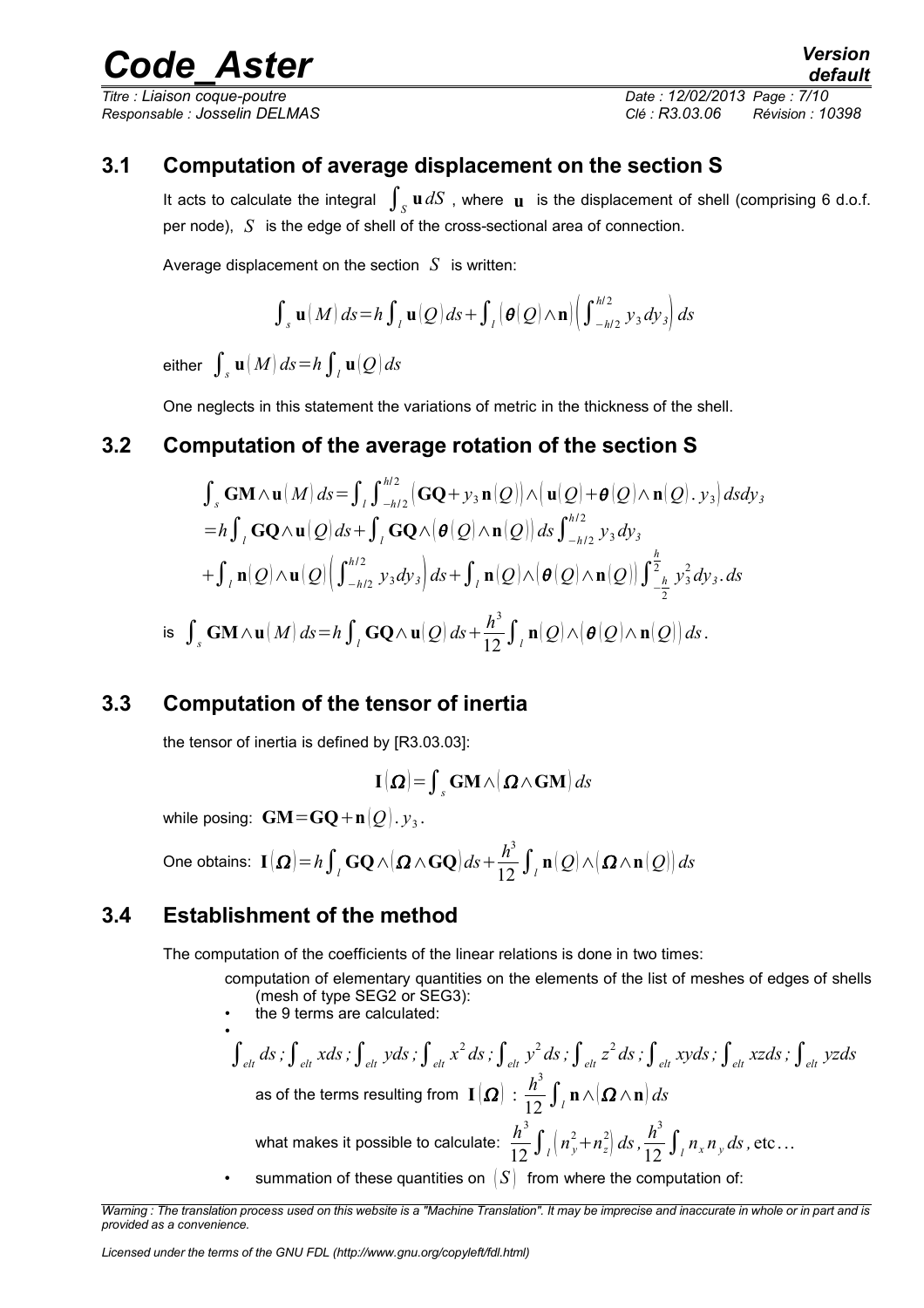*Responsable : Josselin DELMAS Clé : R3.03.06 Révision : 10398*

*default Titre : Liaison coque-poutre Date : 12/02/2013 Page : 8/10*

- $A=|S|$
- position of **G**
- tensor of inertia **I**

knowing **G** , elementary computation on the elements of the list of meshes of edges of shells of:

 $\int_{\text{elt}} N_i \, ds$ ;  $\int_{\text{elt}} xN_i \, ds$ ;  $\int_{\text{elt}} yN_i \, ds$ ;  $\int_{\text{elt}} zN_i \, ds$  where  $\frac{GM}{N} = \frac{|x, y, z|}{N}$ *Ni*=fonctions de forme de l'élément

> (It should simply be noticed that in this case, the integrals on the edge elements are to be multiplied by the thickness of the shell:  $\int_{elt} N_i ds = h \int_l N_i dl$  where *l* the curvilinear abscisse of average fiber of the edge element represents of shell).

Moreover, one adds the terms additional coming from:  $\frac{h^3}{12}\int_{-l}{\bf n}|Q|\wedge\!(\boldsymbol\Omega\wedge{\bf n}|Q|\big)ds$ 

While noting  $\mathbf{n}$  =  $|_{n}$ *nx ny nz* and  $\theta$  = ∣⊿  $\theta_{\rm x}$  $\theta_{y}$  $\theta_z$ in the total reference one obtains:

$$
\mathbf{n}(Q) \wedge (\boldsymbol{\theta} \wedge \mathbf{n}(Q)) = \begin{vmatrix} (n_y^2 + n_z^2) \theta_x - n_x n_y \theta_y - n_x n_z \theta_z \\ -n_x n_y \theta_x + (n_x^2 + n_z^2) \theta_y - n_y n_z \theta_z = \mathbf{A} \boldsymbol{\theta} \\ -n_x n_z \theta_x - n_y n_z \theta_y + (n_x^2 + n_y^2) \theta_z \end{vmatrix}
$$

then:

$$
\frac{h^3}{12} \int_{l} \mathbf{n}(Q) \wedge (\mathbf{\Omega} \wedge \mathbf{n}(Q)) ds = \frac{h^3}{12} \sum_{el} \left( \int_{el} \mathbf{A}(s) N_j(s) ds \right) \theta_j
$$

"assembly" of the terms calculated above to obtain of each node of meshes of edge, coefficients of the terms of the linear relations.

*Warning : The translation process used on this website is a "Machine Translation". It may be imprecise and inaccurate in whole or in part and is provided as a convenience.*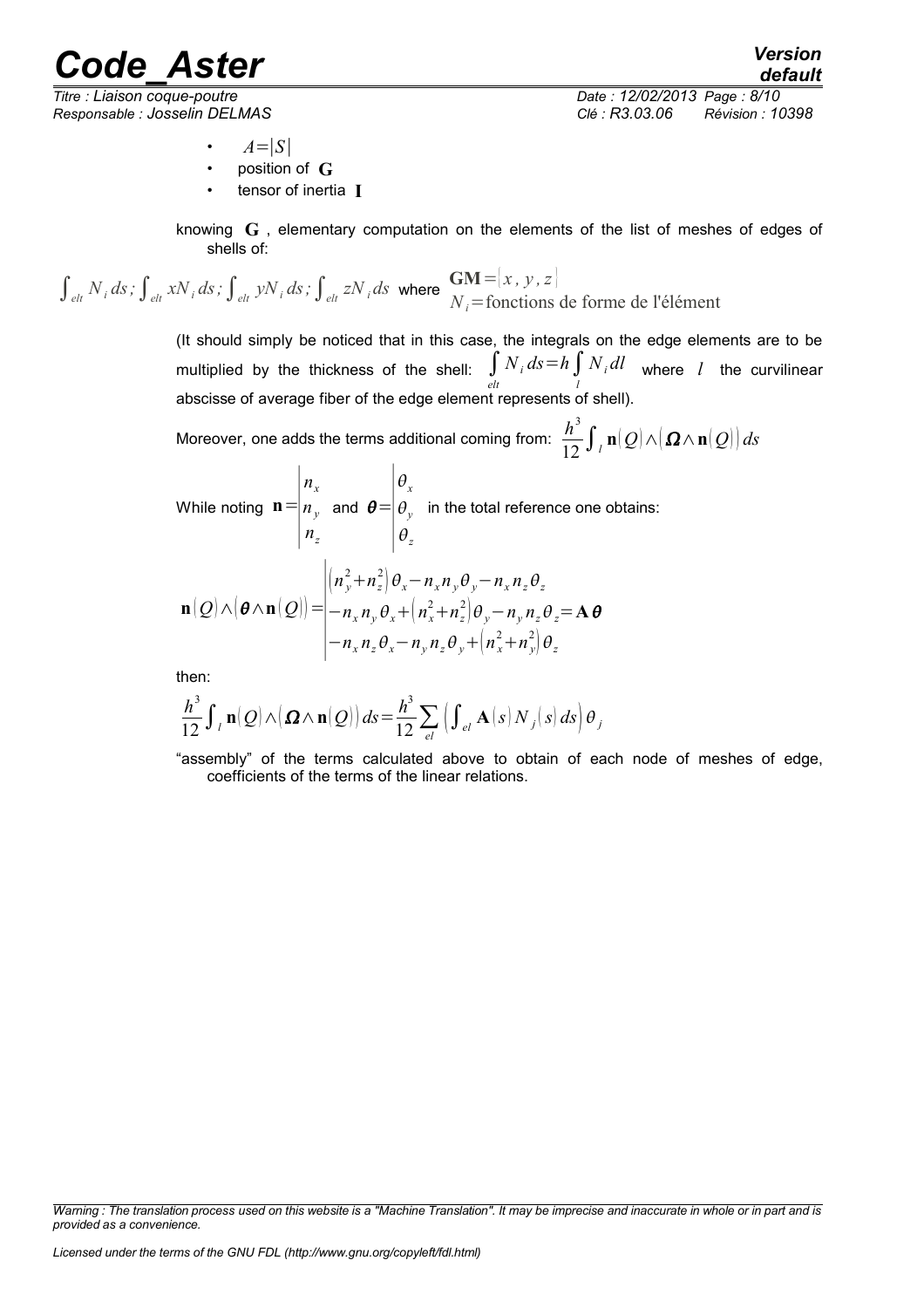*Titre : Liaison coque-poutre Date : 12/02/2013 Page : 9/10*

*Responsable : Josselin DELMAS Clé : R3.03.06 Révision : 10398*

### <span id="page-8-3"></span>**4 Modelization**

### **4.1 use**

<span id="page-8-2"></span>For each connection, the user must define under the key word factor LIAISON ELEM of AFFE\_CHAR\_MECA:

- $S$  : the trace of the cross-section of the beam on the shell: it does it by key keys MAILLE 1 and/or GROUP MA 1 i.e. it gives the list of meshes linear (affected of elements "edge" of modelization shell) which represent this section geometrically.
- P : a node (key word NOEUD\_1 or GROUP\_NO\_1) carrying the 6 classical degrees of freedom of beam: DX, DY, DZ, DRX, DRY, DRZ
- $V$  : the vector defining the axis of the beam, directed shell towards the beam, and defined by its coordinates using key word AXE\_POUTRE:  $(v1, v2, v3)$

#### **Note::**

*the node* P *can be a node of beam element or of discrete element, the list of meshes of edge of shell, defined by MESH or GROUP\_MA must represent exactly the cross-section of the beam. It is an important stress for the mesh.*

### <span id="page-8-1"></span>**4.2 Examples and tests**

#### **4.2.1 Test SSLX101**

<span id="page-8-0"></span>It is about a subjected straight beam has unit forces in  $\,B\,$  (tension, bending moments and of torsion). One takes a mean section of tube of thickness  $h \ll R$ .



The fixed support O is carried out by it using a connection between edge of the shell and a point element located in O . This element is clamped (null translations and rotations).

This makes it possible to obtain in the shell a stress state very close to a solution "beam": there is no disturbance of the stress field. The solution differs from the analytical solution (solution RDM) of 3%, this being only due to the smoothness of the mesh in shell elements.

*Warning : The translation process used on this website is a "Machine Translation". It may be imprecise and inaccurate in whole or in part and is provided as a convenience.*